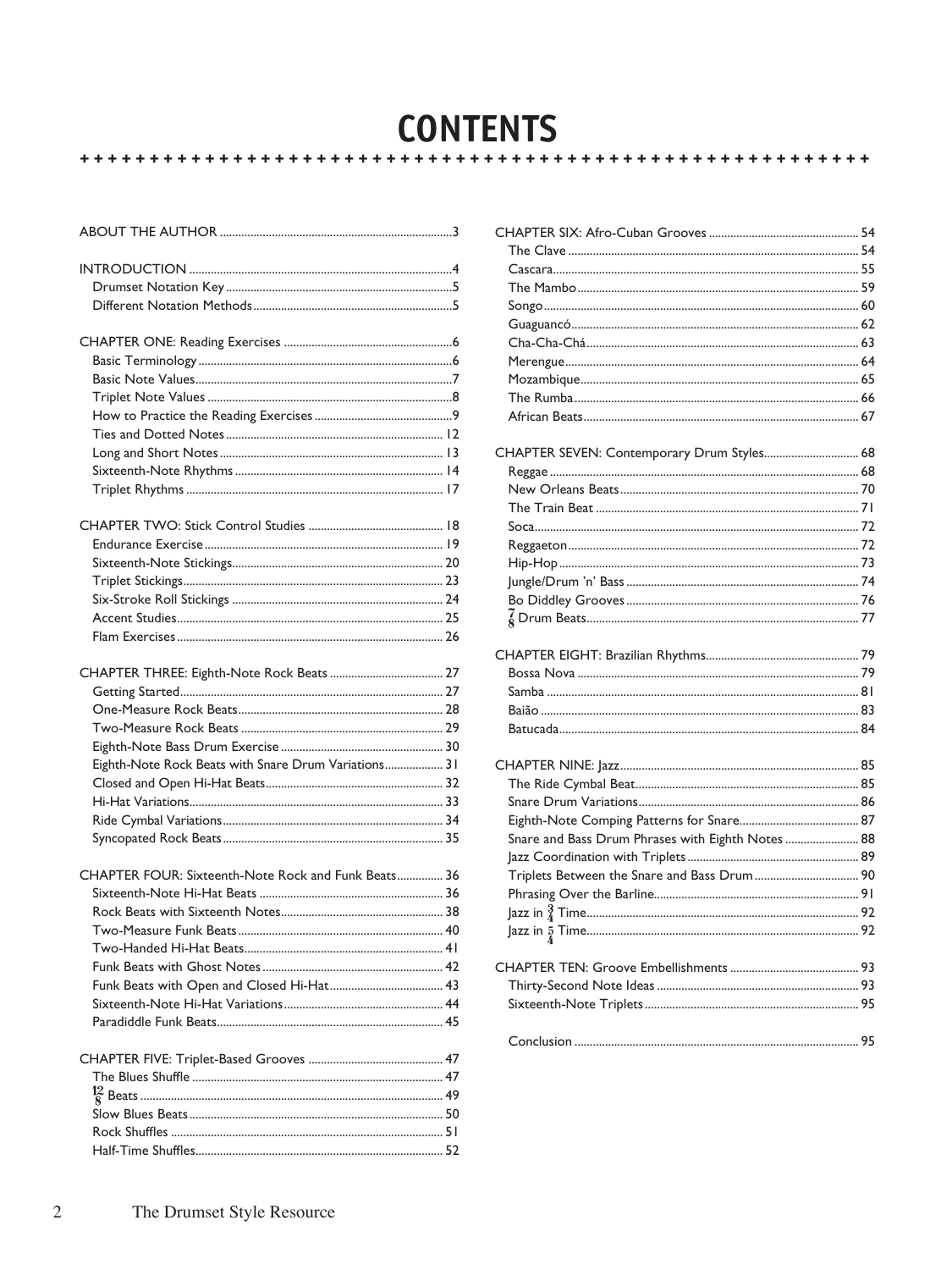# **Syncopated Rock Beats**

*Syncopation* is when you take something that is usually played *on* the beat and play it *off* of the beat. The emphasis is now on an offbeat rather than the onbeat. Here's an example of a rock beat:



Now we'll syncopate the snare part on the "and" of beat two.



Here are some more syncopated rock beats to give your grooves more variety.

 $\bullet$  = 92–140

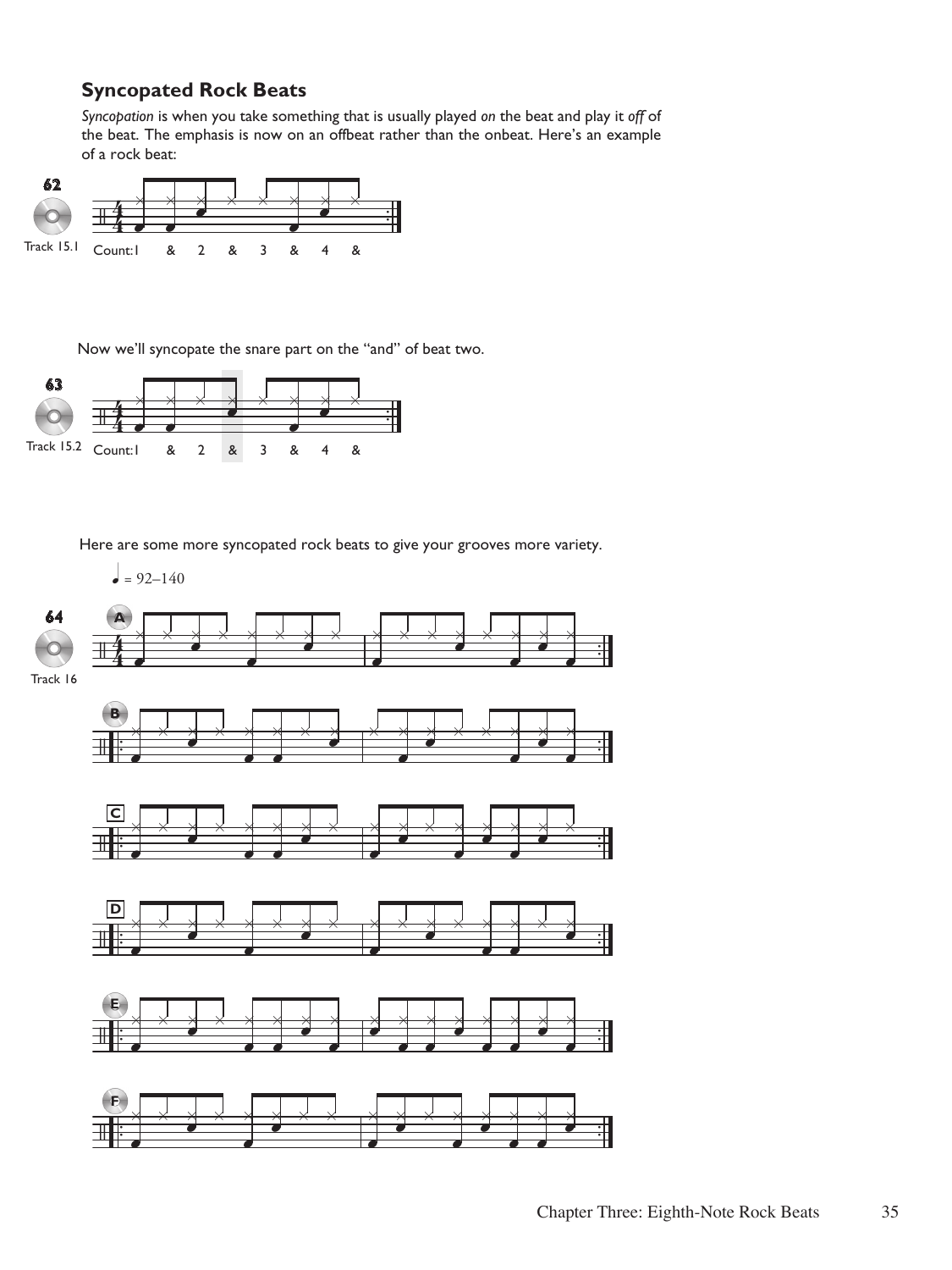### **Funk Beats with Ghost Notes**

Many funk beats use what are called ghost notes on the snare drum to propel the music and give it forward motion. Ghost notes are strokes that are unaccented and played very softly. Sometimes, they are indicated by parentheses; in the following examples, they are simply all the snare drum hits that are not on beats 2 and 4. You can hear great examples of this technique in the music of James Brown, The Meters, and Tower of Power. Remember to keep the accents loud (beats 2 and 4) and the ghost notes very soft.

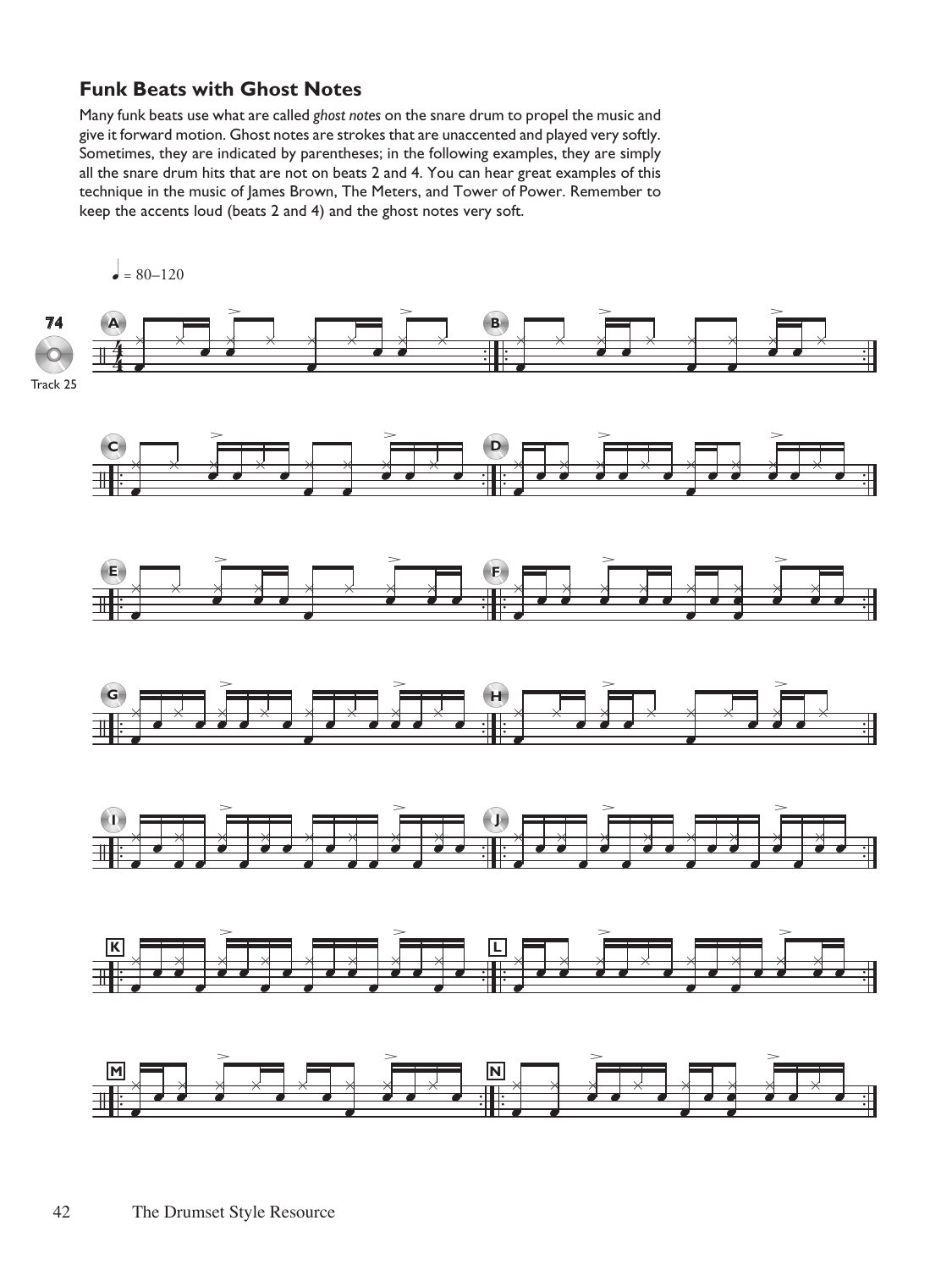# **Guaguancó**

Guaguancó is an Afro-Cuban rhythm that originated on percussion instruments. The guaguancó is typically played with a 3:2 rumba clave. The left-handed melodic part emulates the conga pattern in a percussion section. This melody will go against the clave rather than with it. This gives this rhythm a "call and response" effect.

#### **Basic Hand Pattern**



Now with bass drum added:



The following variations will get you started playing guaguancó on the drumset.

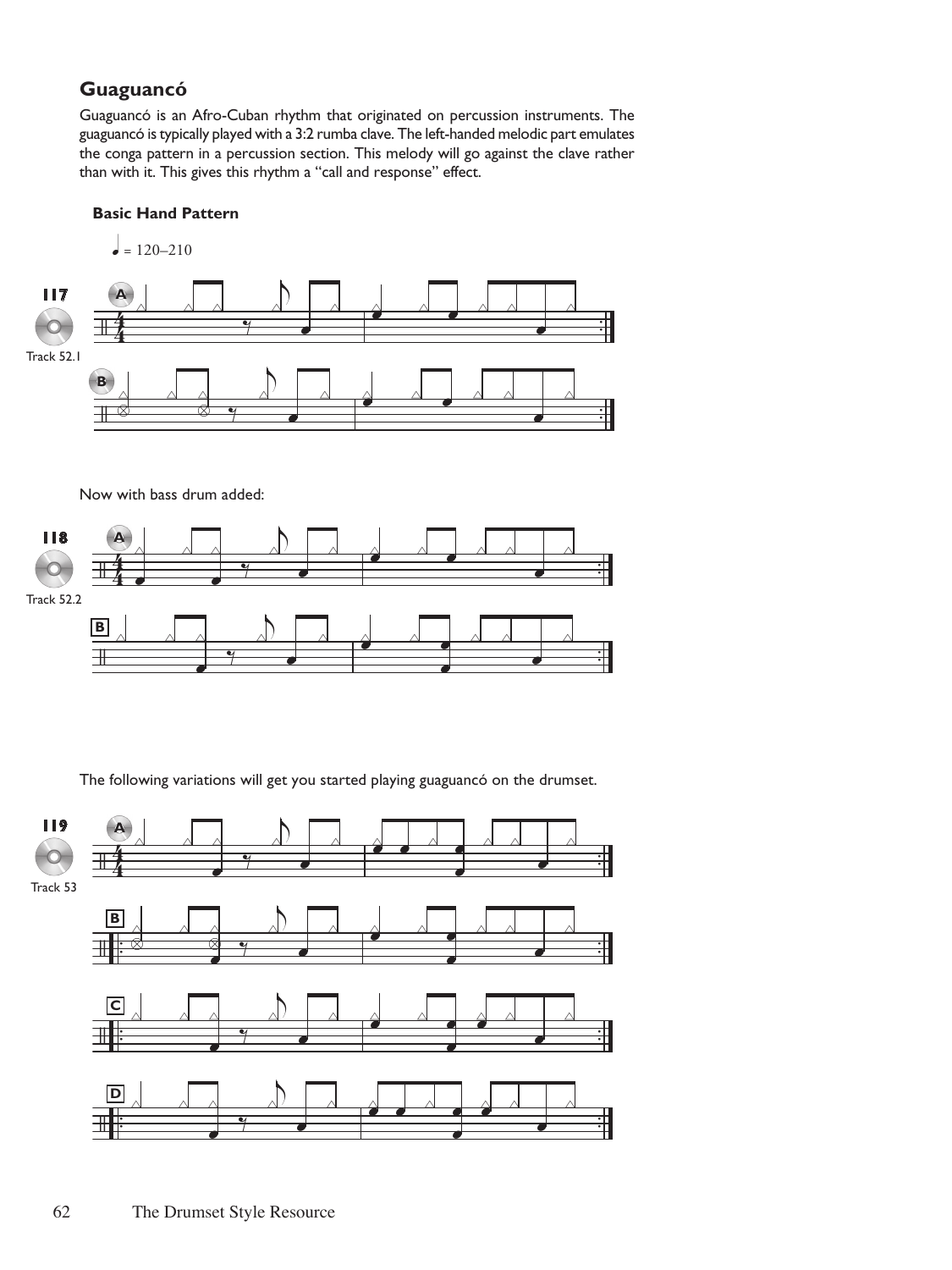## **Jungle/Drum 'n' Bass**

### *Jungle*

*Jungle* is a fast-paced style of music that started when DJs began to take samples from different R&B songs and speed them up. An example of this would be the song "The Funky Drummer" by James Brown with Clyde Stubblefield on drums. These DJs would take these short groove samples, speed them up and loop them to ambient keyboard sounds and heavy, sub-sonic bass patterns. Here's an example of some jungle grooves. The jungle examples on the CD are played four times.

/ 44 . . . . . . **A** x œ x x œ x œ x œ x œ x œ x **B** x œ x x œ x œ œ x œ x x œ x / . . . . . . . . **<sup>C</sup>** x œ x œ x x œ x œ x œ x œ x œ **D** x œ x x œ x œ x x œ x x œ / . . . . **<sup>E</sup>** x œ x x œ x œ x x œ x œ x œ x x œ x œ x œ x œ x œ x œ x œ q = 160–185 **152** Track 70.1

Your sixteenth notes will have to be very fast in order to play this style effectively. You will want a tight, uptempo feeling on all of these beats. Remember that you are simulating a drum machine gone haywire!